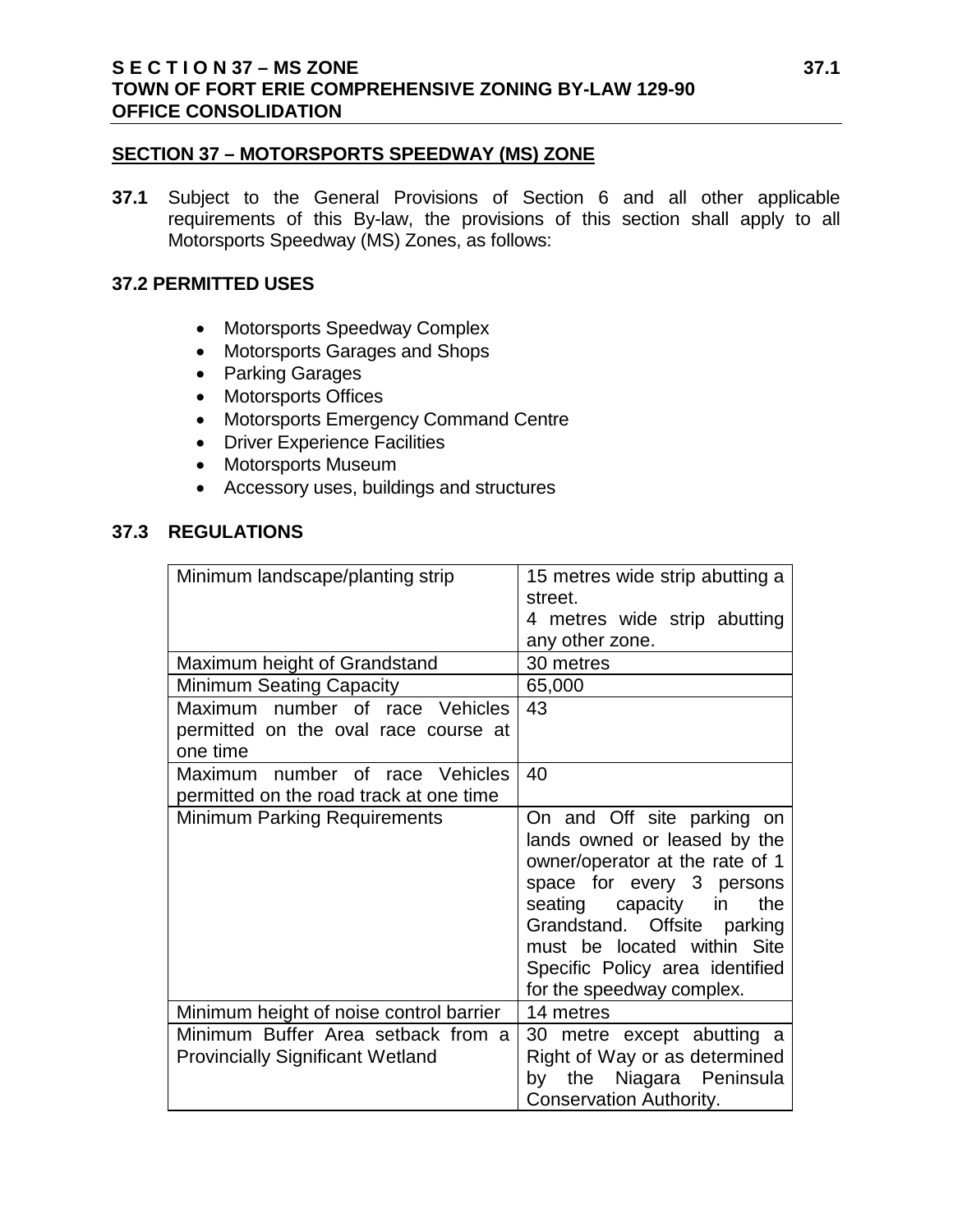## **S E C T I O N 37 – MS ZONE 37.2 TOWN OF FORT ERIE COMPREHENSIVE ZONING BY-LAW 129-90 OFFICE CONSOLIDATION**

| Minimum Buffer Area setback from 15 metre except abutting a           |  |  |  |  |                        |  |                          |  |  |  |
|-----------------------------------------------------------------------|--|--|--|--|------------------------|--|--------------------------|--|--|--|
| Non-Provincially Significant Wetlands   Right of Way or as determined |  |  |  |  |                        |  |                          |  |  |  |
| and Significant Woodlands                                             |  |  |  |  |                        |  | by the Niagara Peninsula |  |  |  |
|                                                                       |  |  |  |  | Conservation Authority |  |                          |  |  |  |

### **EXCEPTIONS TO THE MOTORSPORTS SPEEDWAY (MS) ZONE**

## **MS-434 (H) (106-10) OMB ORDER PL100362, SOUTH WEST CORNER OF BOWEN ROAD AND SUNSET DRIVE**

Those lands are zoned Motorsports Speedway Holding MS-434 (H) Zone and all of the provisions that relate to lands zoned Motorsports Speedway (MS) Zone by this By-law shall apply to those lands zoned Motorsports Speedway Holding MS-434 (H) Zone, and subject to the following additional provisions:

- a) Notwithstanding the prohibited use in Section 6.22 (a) (xv), the subject lands shall be used as a track for the racing of motor vehicles or motorcycles or gocarts or motorized snow vehicles.
- b) Drag Racing is a prohibited use.
- c) The Motorsports Speedway Complex shall be limited to 8 Automotive Race Events per year. Events may last up to 3 days in duration.
- d) Hours of operation of the Motorsports Speedway Complex shall be limited from 9am to 6pm, however both the oval race course and the road race track may operate after 6pm during the 8 Automotive Race Events per year.
- e) All activities involving the use of motorized vehicles on any track areas, other than the use of motorized vehicles in facilities maintenance, including the operation of the Go-Kart track, warm up or practice racing, or other motorsports, shall be prohibited on at least one date of every week.
- f) Pursuant to Section 36(1) of the *Planning Act* the "H" Holding Symbol shall be removed upon the approval and execution of a Site Plan Agreement, pursuant to Section 41 of the Planning Act, by the Town of Fort Erie for the subject lands. Prior to the removal of the Holding provision the Town must approve a licensing by-law to regulate the racing of motor vehicles in the Town under s.s. 151 and 165 of the Municipal Act, 2001 and the owner shall have acquired title to the following lands:
	- 1. PIN: 64239-0308 (LT) Pt. Lot 9 Con 6 Niagara River, Bertie Pts 1 & 2 59R13376;Fort Erie municipally known as 2154 Laur Road, ON
	- 2. PIN 64238-0052 municipally known as 2242 Gilmore Road, Ridgeway, **ON**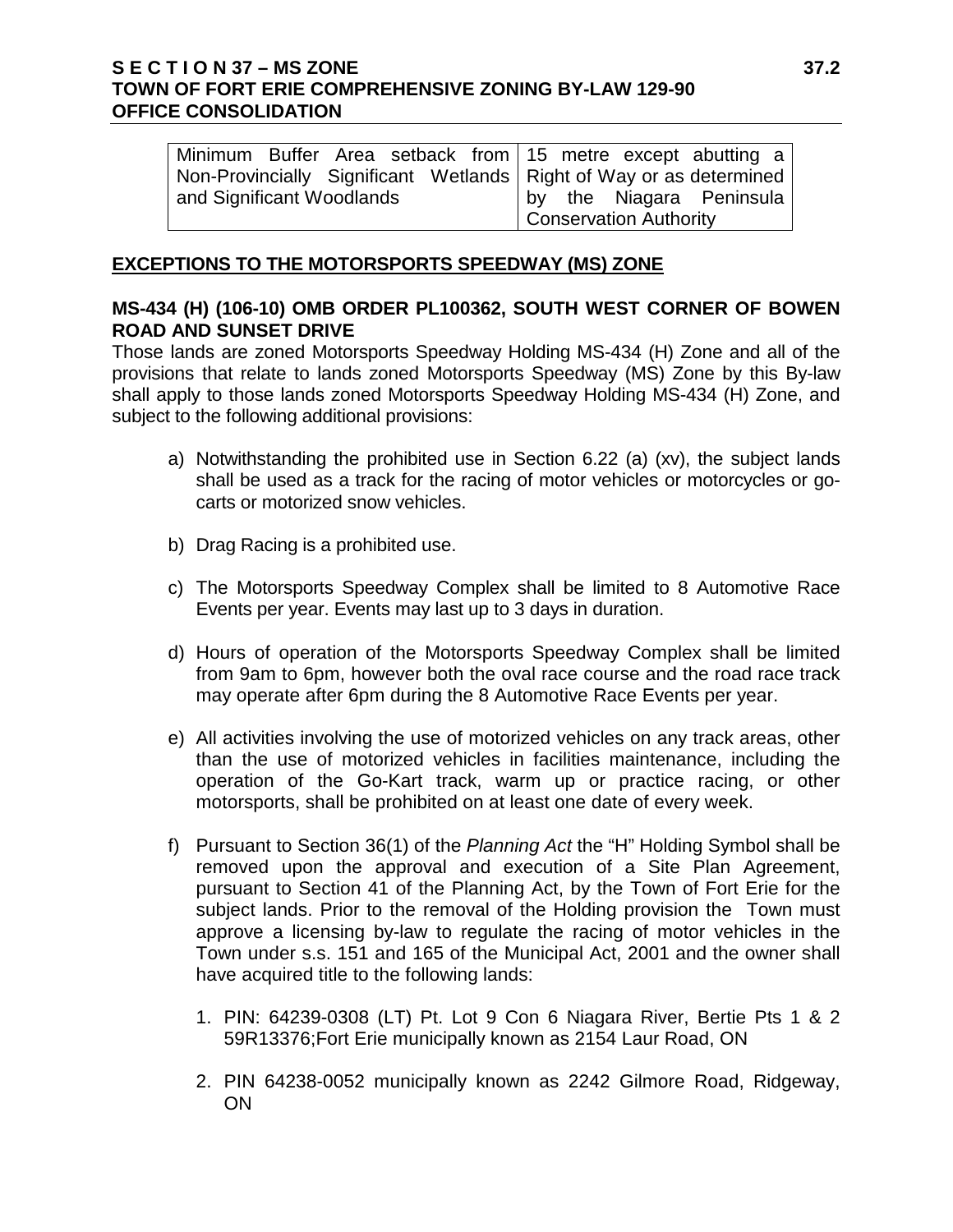### **S E C T I O N 37 – MS ZONE 37.3 TOWN OF FORT ERIE COMPREHENSIVE ZONING BY-LAW 129-90 OFFICE CONSOLIDATION**

3. PIN 64238-0072 municipally known as 1640 Sunset Drive, Fort Erie, ON

In addition, prior to the removal of the holding provision the owner shall complete a Detailed Servicing Review, Class Environmental Assessment, Detailed Storm Water Management Plan, Traffic Management Plan, Air Quality Study, a Noise Attenuation and Control Protocol, a Phase 1 Environmental Assessment, Amended Environmental Impact Study, Odour Study, Agricultural Impact Study and approval of a Stage 2 Archaeological Assessment, all to the satisfaction of the appropriate approval agencies.

## **MS-435 (H) (106-10) OMB ORDER PL100362, SOUTH WEST CORNER OF BOWEN ROAD AND SUNSET DRIVE**

Those lands are zoned Motorsports Speedway Holding MS-435 (H) Zone and all provision that relate to lands zoned Motorsports Speedway (MS) Zone by this By-law shall apply to those lands zoned Motorsports Speedway Holding MS-435 (H) Zone, and subject to the following additional provisions:

- a) These lands shall only be used for a Motorsports Speedway Centre of Excellence*.*
- b) The Motorsports Speedway Centre of Excellence shall be subject to the following regulations:
	- i) Maximum Lot Coverage-70%;
	- ii) Maximum Building Height-21 metres;
	- iii) Minimum landscape/planting strip-10 metre wide strip abutting a street and 4 metre wide strip abutting any other zone.
	- iv) 1 parking space shall be provided for every 30 square metres of gross floor area;
	- v) 50% of the required parking must be located on the lands zoned MS-333(H).
	- vi) Minimum 30 metre Buffer Area setback from a Provincially Significant Wetland except abutting a Right of Way or as determined by the Niagara Peninsula Conservation Authority.
	- vii) Minimum 15 metre Buffer Area setback from Non- Provincially Significant Wetlands and Significant Woodlands except abutting a Right of Way or as determined by the Niagara Peninsula Conservation Authority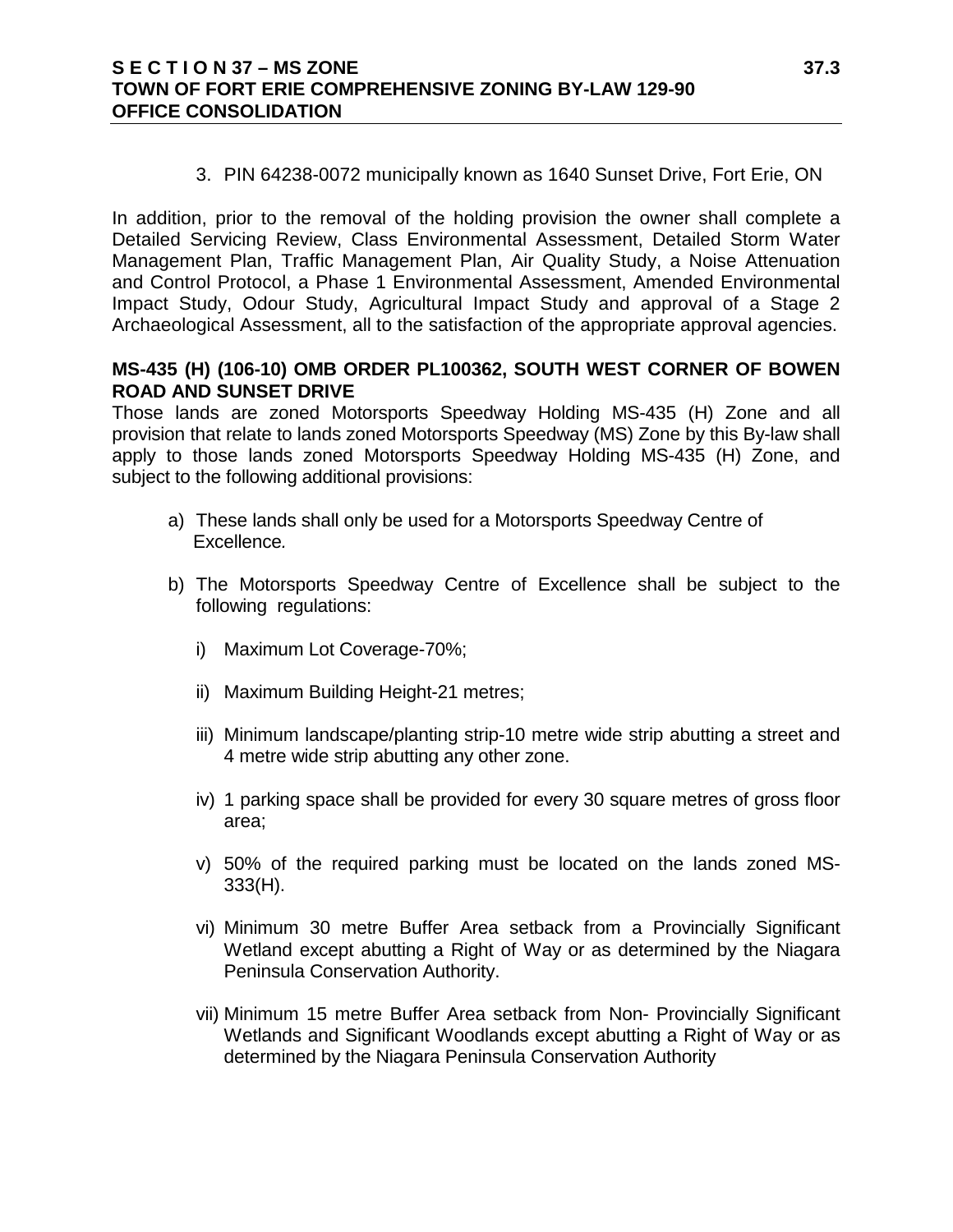## **S E C T I O N 37 – MS ZONE 37.4 TOWN OF FORT ERIE COMPREHENSIVE ZONING BY-LAW 129-90 OFFICE CONSOLIDATION**

- c) Pursuant to Section 36(1) of the *Planning Act* the "H" Holding Symbol shall be removed upon the approval and execution of the Site Plan Agreement, pursuant to Section 41 of the Planning Act, by the Town of Fort Erie for the subject lands and upon a Building Permit being issued for the lands zoned MS-434 Zone and the owner shall have acquired title to the following lands:
	- 1. PIN: 64239-0308 (LT) Pt. Lot 9 Con 6 Niagara River, Bertie Pts 1 & 2 59R13376;Fort Erie municipally known as 2154 Laur Road, ON
	- 2. PIN 64238-0052 municipally known as 2242 Gilmore Road, Ridgeway, ON
	- 3. PIN 64238-0072 municipally known as 1640 Sunset Drive, Fort Erie, ON

## **MS-436 (H) (106-10) OMB ORDER PL100362, SOUTH WEST CORNER OF BOWEN ROAD AND SUNSET DRIVE**

Those lands are zoned Motorsports Speedway Holding MS-436 (H) Zone and all provision that relate to lands zoned Motorsports Speedway (MS) Zone by this By-law shall apply to those lands zoned Motorsports Speedway Holding MS-436 (H) Zone, and subject to the following additional provisions:

- a) These lands shall be used for a Motorsports Speedway Innovation Complex.
- b) The Motorsports Speedway Innovation Complex shall only be subject to the following regulations:
	- i) Maximum Developable Lot Area- 4.0 hectares (9.88 acres);
	- ii) Maximum Lot Coverage-60%;
	- iii) Minimum landscape/planting strip-10 metre wide strip abutting a street and 4 metre wide strip abutting any other zone;
	- iv) Parking Requirements: 1 parking space for every 100 square metres of gross floor area.
	- v) Minimum 30 metre Buffer Area setback from a Provincially Significant Wetland except abutting a Right of Way or as determined by the Niagara Peninsula Conservation Authority.
- c) Pursuant to Section 36(1) of the *Planning Act* the "H" Holding Symbol shall be removed upon the approval and execution of the Site Plan Agreement, pursuant to Section 41 of the Planning Act, by the Town of Fort Erie for the subject lands and upon substantial completion of the structure frame of the Grandstand confirmed by the engineer engaged for general review and the owner shall have acquired title to the following lands: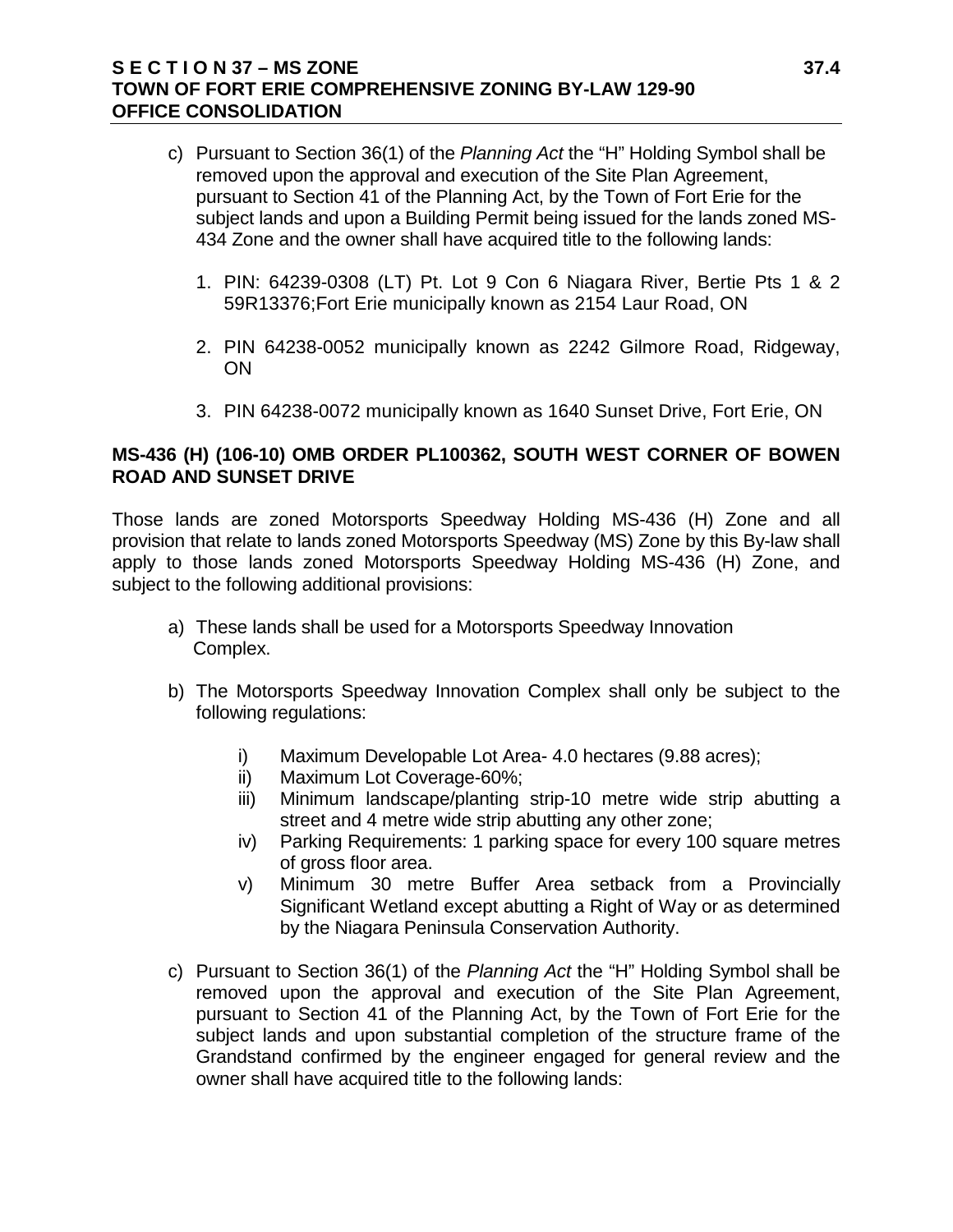- 1. PIN: 64239-0308 (LT) Pt. Lot 9 Con 6 Niagara River, Bertie Pts 1 & 2 59R13376;Fort Erie municipally known as 2154 Laur Road, ON
- 2. PIN 64238-0052 municipally known as 2242 Gilmore Road, Ridgeway, ON
- 3. PIN 64238-0072 municipally known as 1640 Sunset Drive, Fort Erie, ON

# **MS-437(H) (106-10) OMB ORDER PL100362, SOUTH WEST CORNER OF BOWEN ROAD AND SUNSET DRIVE**

Those lands are zoned Motorsports Speedway Holding MS-437 (H) Zone and all provisions that relate to lands zoned Motorsports Speedway (MS) Zone by this Bylaw shall apply to those lands zoned Motorsports Speedway Holding MS-437 (H) Zone, and subject to the following additional provisions:

- a) Those uses permitted in Section 22-Highway Commercial (C3) Zone are permitted in the Motorsports Speedway Holding MS-437(H) Zone;
- a) These lands are subject to the following additional regulations:
	- i) Maximum leasable commercial area- 7000 square metres.
	- ii) Minimum landscape/planting strip-15 metre wide strip abutting a street and 4 metre wide strip abutting any other zone;
	- iii) Parking Requirements: 1 parking space for every 30 square metres of gross floor area;
	- iv) Minimum 15 metre Buffer Area setback from Non- Provincially Significant Wetlands and Significant Woodlands except abutting a Right of Way or as determined by the Niagara Peninsula Conservation Authority
- c) Pursuant to Section 36(1) of the *Planning Act* the "H" Holding Symbol shall be removed upon the approval and execution of the Site Plan Agreement, pursuant to Section 41 of the Planning Act, by the Town of Fort Erie for the subject lands and upon substantial completion of the structure frame of the Grandstand confirmed by the engineer engaged for general review and the owner shall have acquired title to the following lands:
	- 1. PIN: 64239-0308 (LT) Pt. Lot 9 Con 6 Niagara River, Bertie Pts 1 & 2 59R13376;Fort Erie municipally known as 2154 Laur Road, ON
	- 2. PIN 64238-0052 municipally known as 2242 Gilmore Road, Ridgeway, ON
	- 3. PIN 64238-0072 municipally known as 1640 Sunset Drive,